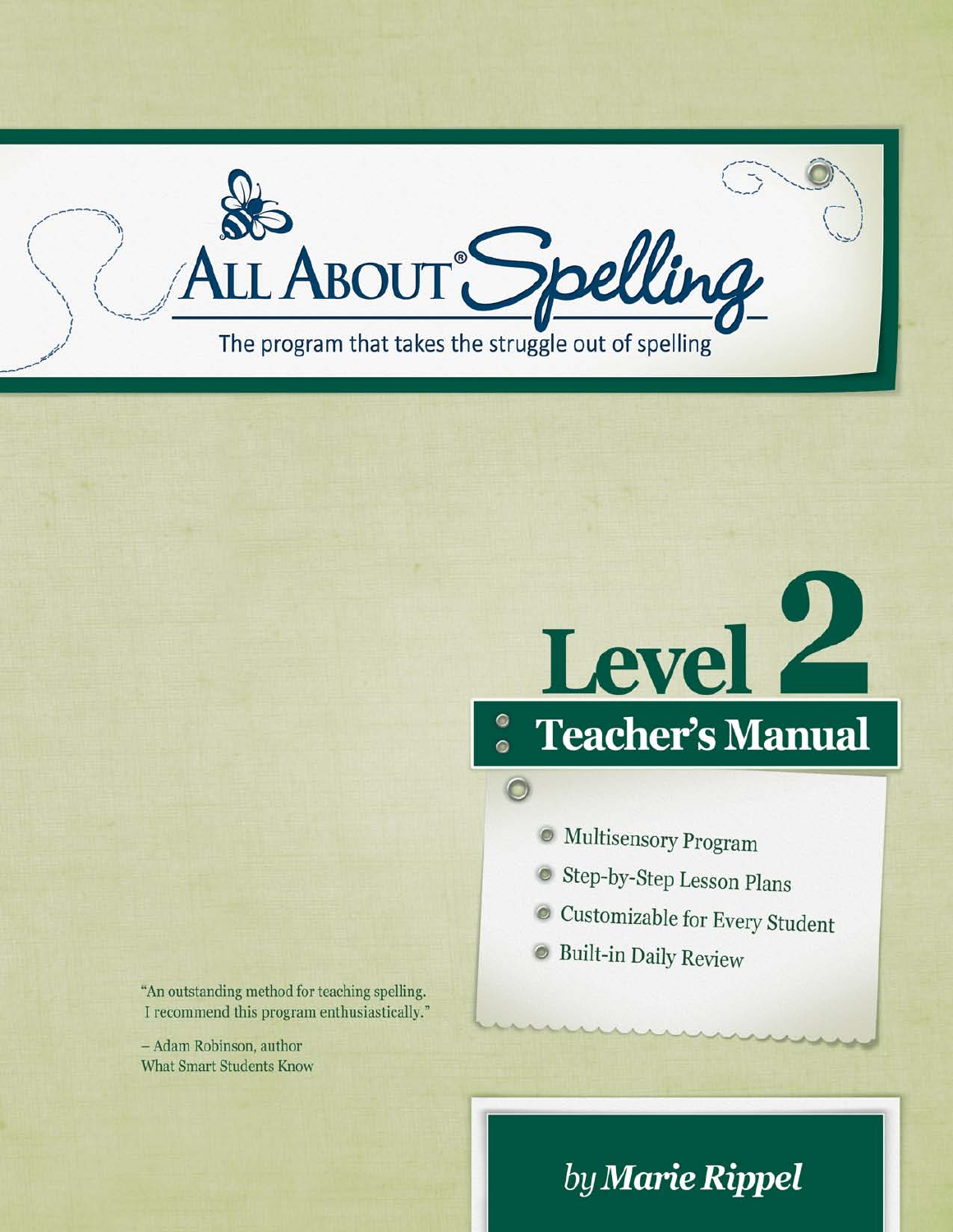All rights reserved. No portion of this publication may be reproduced by any means, including duplicating, photocopying, electronic, mechanical, recording, the World Wide Web, e-mail, or otherwise, without written permission from the author.

Copyright © 2015, 2007 by All About® Learning Press, Inc. Printed in the United States of America

All About® Learning Press, Inc. 615 Commerce Loop Eagle River, WI 54521

ISBN 978-1-935197-05-8 v. 1.9.0

Editor: Renée LaTulippe Layout and Cover Design: Dave LaTulippe

> The All About® Spelling Level 2 Teacher's Manual is part of the All About® Spelling program.

> For more books in this series, go to www.AllAboutSpelling.com.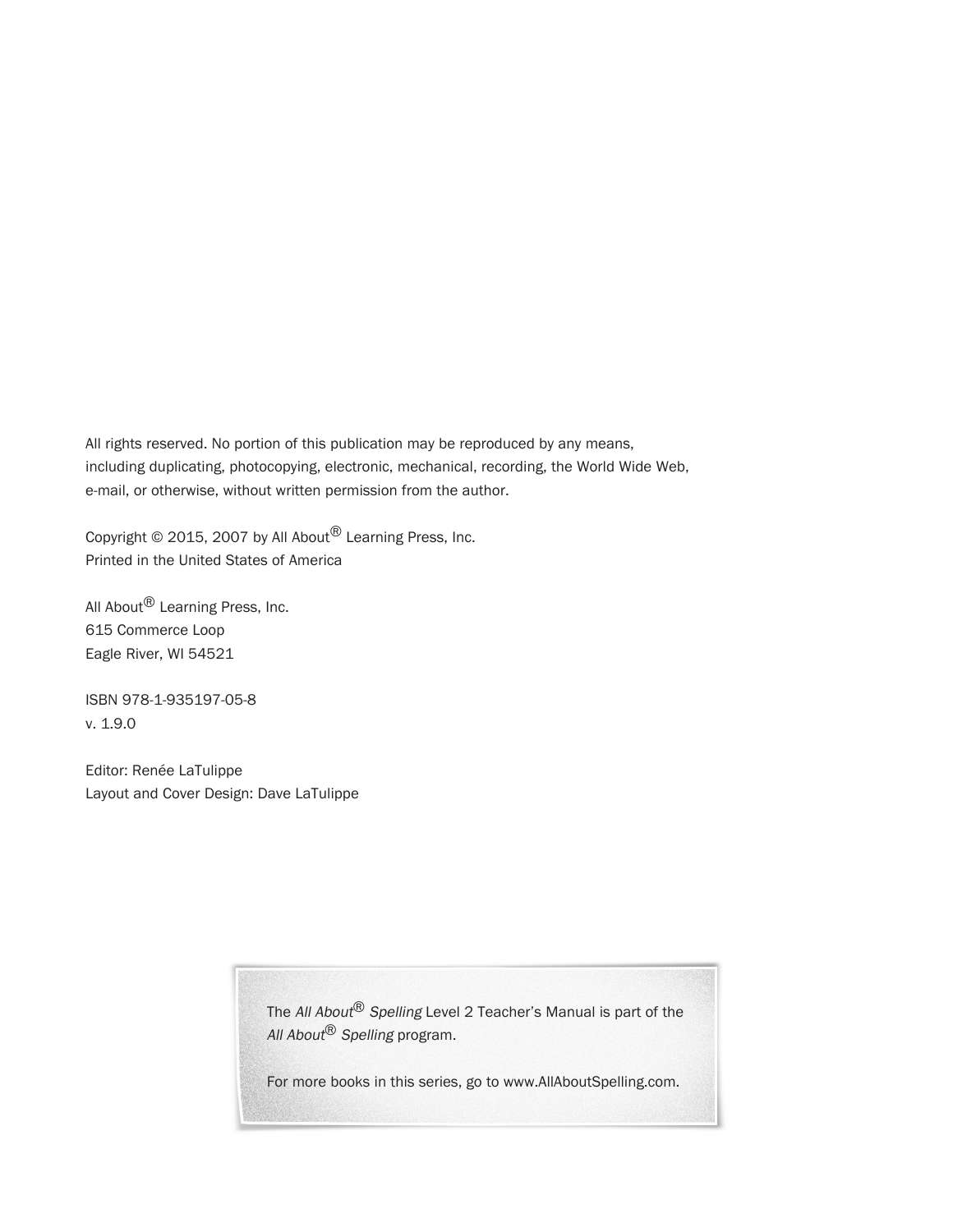## **Contents**

# 1 Preparing for Level 2

# 2 Complete Step-by-Step Lesson Plans

| Step 1:  |  |
|----------|--|
| Step 2:  |  |
| Step 3:  |  |
| Step 4:  |  |
| Step 5:  |  |
| Step 6:  |  |
| Step 7:  |  |
| Step 8:  |  |
| Step 9:  |  |
| Step 10: |  |
| Step 11: |  |
| Step 12: |  |
| Step 13: |  |
| Step 14: |  |
| Step 15: |  |
| Step 16: |  |
| Step 17: |  |
| Step 18: |  |
| Step 19: |  |
| Step 20: |  |
| Step 21: |  |
| Step 22: |  |
| Step 23: |  |
| Step 24: |  |
| Step 25: |  |

# $3$  Appendices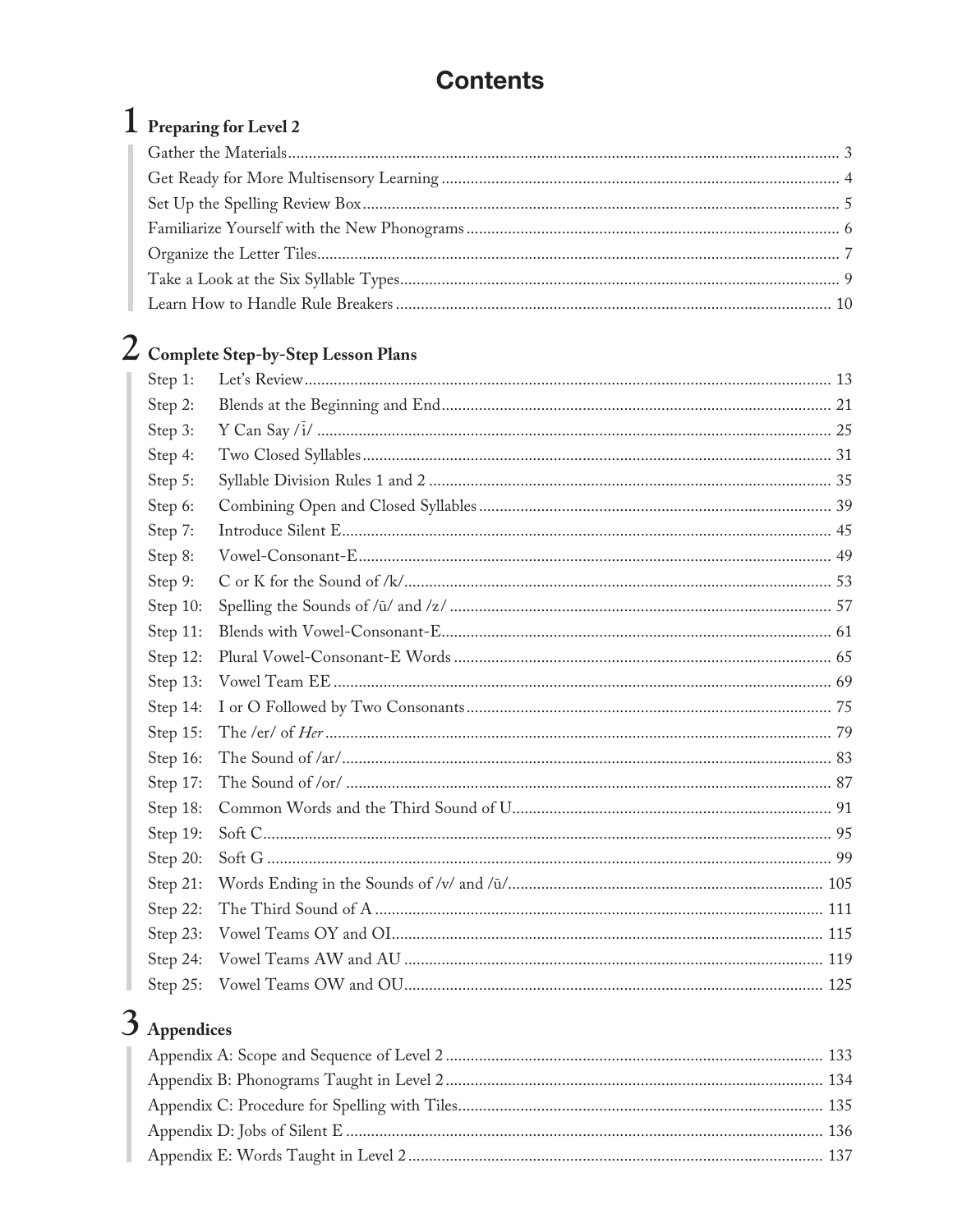# Gather the Materials

#### **Following is the list of materials you will need for teaching Level 2:**

- Student Packet for Level 2
- Set of *All About Spelling* Letter Tiles
- *Phonogram Sounds* app
- Spelling Review Box or index card box
- Divider Cards
- Yellow colored pencil
- Lined notebook paper

#### **You will also need these materials from your student's Level 1 Spelling Review Box:**

- Phonogram Cards 1-32
- Sound Cards 1-32

#### **The following items are optional:**

- Stickers or colored pencils for the Progress Chart
- Letter tile magnets
- $\Box$  2' x 3' Magnetic white board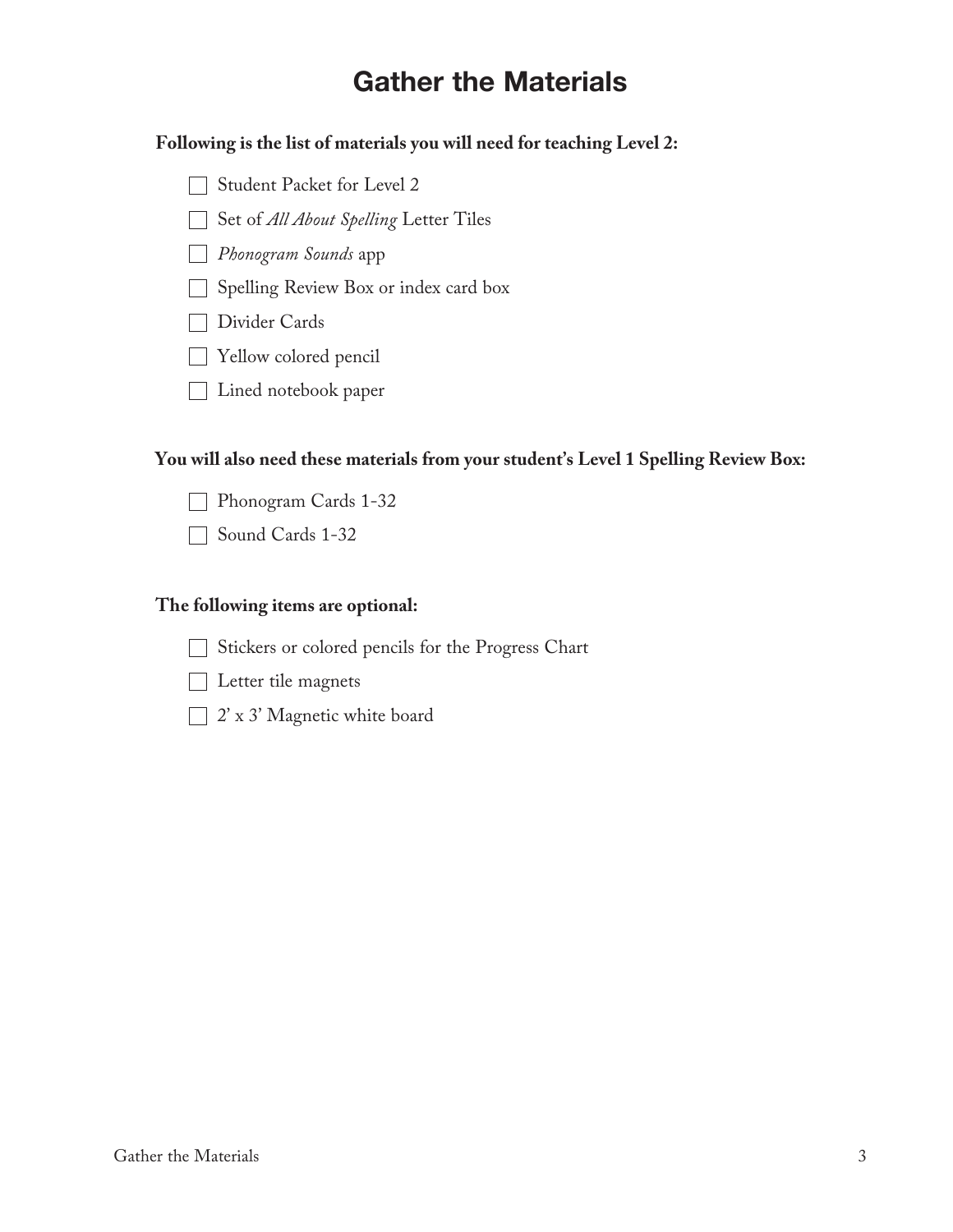# Get Ready for More Multisensory Learning

We will continue to maximize learning by teaching spelling through the three main pathways to the brain: **visual**, **auditory**, and **kinesthetic**. When students are taught using all three pathways to the brain, they learn more than when they are taught through only one pathway. The *All About Spelling* program takes advantage of that fact to the fullest.



**Visual** activities in Level 2 include watching new spelling concepts demonstrated with the colorcoded letter tiles and seeing the spelling words written down. **Auditory** activities include reviewing the flashcards orally, segmenting words aloud, and saying the sound of the phonogram as it is being written. And **kinesthetic** activities include writing dictated phonograms, building new spelling words with the letter tiles, and practicing spelling with the pointer finger on various surfaces.

Actively involving students in the spelling lesson through multisensory instruction speeds up the learning process. When you take a look at the spelling lessons in the pages ahead, you will see various activities that engage the visual, auditory, and kinesthetic pathways. For example, when you teach the rule that *i or o followed by two consonants may be long*, the student doesn't just **hear** about the concept, he **sees** it demonstrated with the letter tiles. Since it is very clear which letters are vowels and which are consonants, he can easily understand the rule. He is given multiple words for practice, such as *kind, child, compost,* and *billfold.* He **manipulates** the letter tiles himself, then puts the concept into further practice by writing dictated phrases and sentences. The integration of **seeing**, **hearing**, and doing in every lesson plan ensures that the student internalizes concepts and practices them in a memorable way.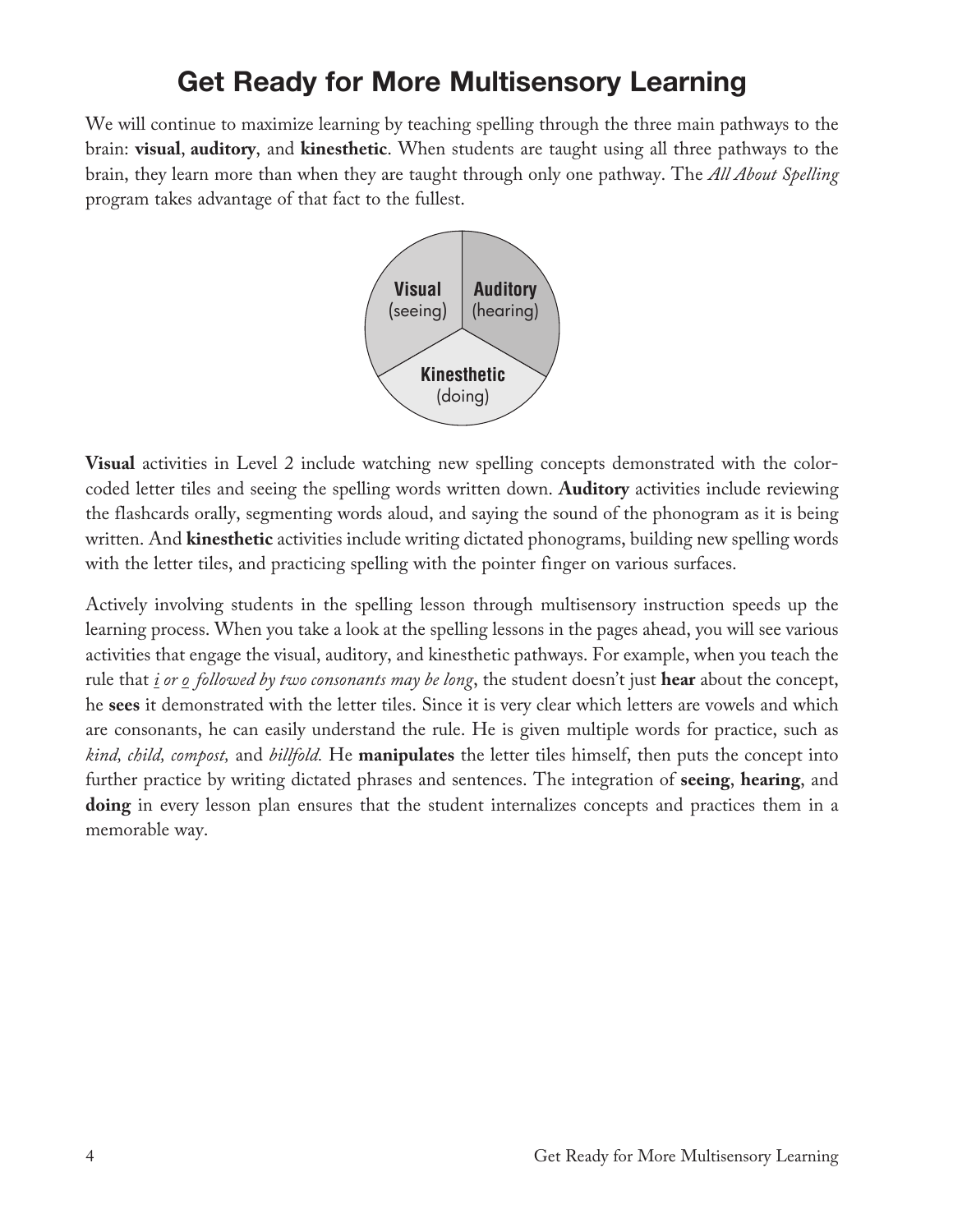# Familiarize Yourself with the New Phonograms

In Level 2, eleven new phonograms will be taught through hands-on work with the letter tiles and review with the flashcards. Your student will learn to hear the individual sounds in words and how to represent those sounds with the phonograms.

**Download the** *Phonogram Sounds* **app.** This free program for your computer, tablet, or phone features clear pronunciation of the sounds of all 72 basic phonograms (letters and letter combinations). Download the app at www.allaboutlearningpress.com/phonogram-sounds-app or scan the QR code. *(Note: If you'd prefer not to download the app, a CD-ROM version is available for purchase.)*



**Practice saying the sound(s) before teaching them in the lesson.** This way, you will be able to model the sounds of the phonograms accurately for your students. You won't have to wonder if you are pronouncing them correctly—you will know for sure!

**You will see a key word printed on the back of each Phonogram Card.** The key word is there to help trigger your memory when you are working with your student. With the exception of the phonograms that spell /er/, which are discussed below, do not teach the key word to your student. It is there for your use as the teacher, not for the student to memorize. We want the student to make an instant connection between seeing the phonogram and saying the sound. Requiring key words such as "/n/ as in *nest* " or illustrating the phonograms with pictures will slow down the formation of that connection.

**The first new phonograms taught are**  $\underline{wh}$  **and**  $\underline{ee}$ **.** Since  $\underline{wh}$  sounds very similar to  $\underline{w}$  in many regions, tips are given in the lessons to help differentiate between the two phonograms.

**Three R-controlled phonograms are taught at this level: er, ar, and or.** We call these R-controlled phonograms because the letter  $\underline{r}$  changes, or controls, the sound of the vowel before it.  $\underline{Er}$  is one of the six basic phonograms that spells the sound of /er/. Since we need a way to differentiate these six phonograms when we speak of them, we **do** teach the key word to the student. For the er phonogram, for example, we always say "/er/ as in *her*." Tips for teaching all of the R-controlled phonograms are provided in the lessons.

**The following phonograms are taught in pairs: <u>oy/oi</u>, <u>aw/au</u>, and <u>ow/ou</u>. Each phonogram in a** pair represents the same sound:

- $Qy$  and  $q\text{d}$  both make the sound of /oy/.
- <u>Aw</u> and <u>au</u> both make the sound of /aw/.
- Ow and ou both make the sound of /ow/.

Generalizations and rules are taught to help the student choose the correct phonogram to represent the sound.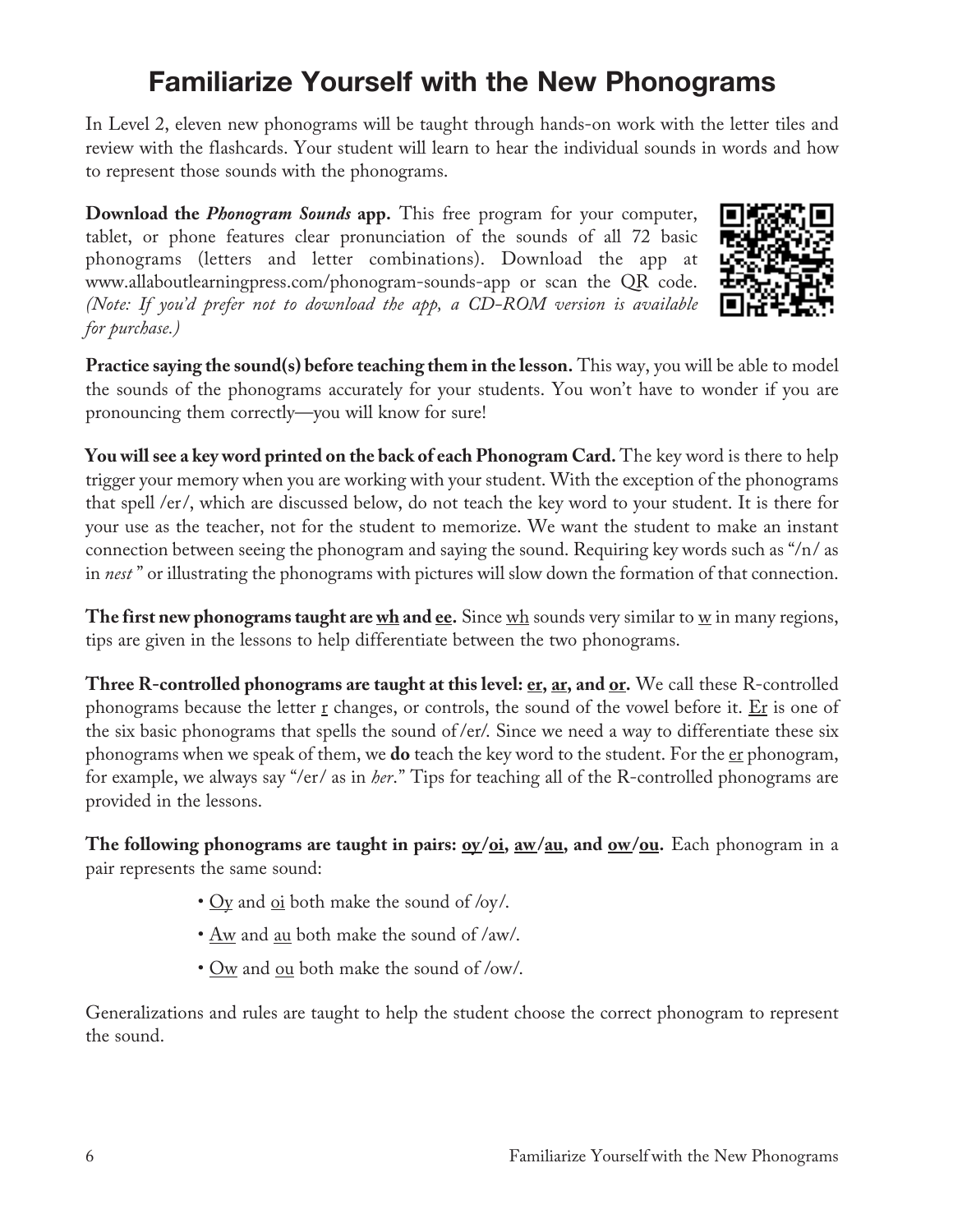| Step 7 – Introduce Silent E                                 |  |
|-------------------------------------------------------------|--|
| This lesson will teach how Lilent E makes a vowel long in   |  |
| Vowel-Consonant-E words.                                    |  |
|                                                             |  |
| You will need: Key Card 4, Word Bank for Vowel-Consonant-E, |  |
| Word Cards 41-50                                            |  |
|                                                             |  |

#### **Review**

| Phonogram | Sound | Kev   | Word  |
|-----------|-------|-------|-------|
| Cards     | Cards | Cards | Cards |

#### Concept Review

Take out Key Card 4 and review it with your student. Dictate the following words and have your student practice applying the concept.

stuck task check brick elk

New Teaching Introduce Silent E

 $\overline{\phantom{a}}$ 

Build the word *not*.  $n$  o t

"We can change the word *not* to *note* by adding Silent E."

 $n$  o t e

"The letter  $\underline{e}$  is silent, which means that it doesn't have a sound of its own. It jumps over one consonant and makes the  $\Omega$  long."

Remove the e. "If we take away Silent E, what does this word say?" *Not.*

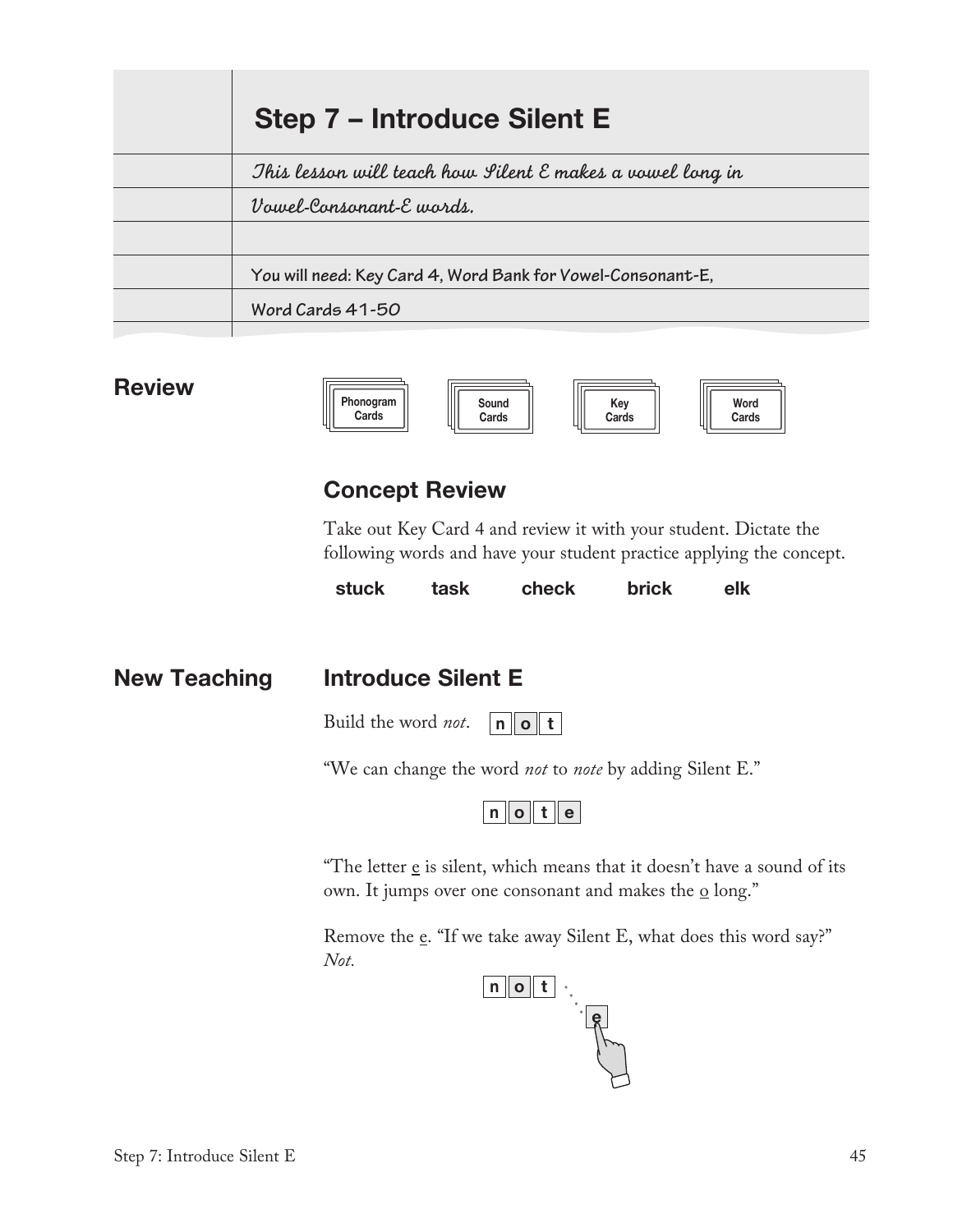#### Build the word *hid*.  $\|h\|$  i  $\|d\|$

New Teaching (continued)



"We can change the word *hid* to *hide* by adding Silent E."

h  $\|$  i  $\|$  d  $\|$  e  $\|$ 

"The **job of Silent E** in this word is to **make the vowel before it long**."

Build the following words with letter tiles and have your student:

- 1. Read the word.
- 2. Add Silent E.
- 3. Read the new word.

can mad kit fin at cut

#### Introduce the Word Bank for Vowel-Consonant-E

Have your student read through the words in **Section1** of the **Word Bank for Vowel-Consonant-E** to improve visual memory.

### Word Cards 41-50: Spell with Tiles

Dictate the words and have your student spell them with tiles. Follow the **Procedure for Spelling with Tiles**, illustrated in Appendix C.

- 41. ate We ate dinner.
- 42. hope
- 43. made They made a tree fort.
- 44. fine
- 45. hate
- 46. bite Our dog does not bite people.
- 47. ride
- 48. note
- 49. time What time is it?
- 50. kite

Word Banks are included in the Student Packet.

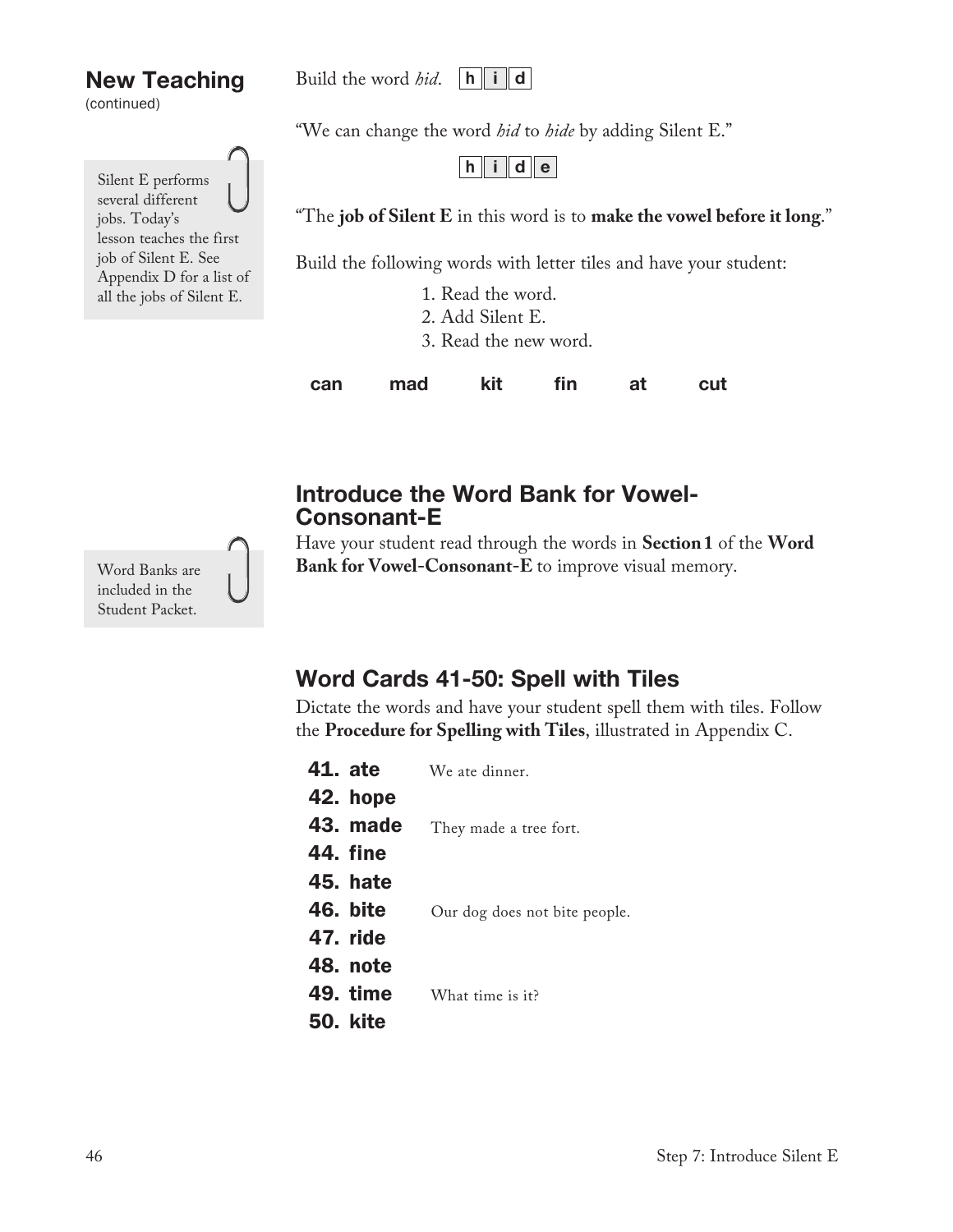(continued)

#### Spell on Paper

Once your student is able to spell the words using the tiles, dictate Word Cards 41-50 and have him spell the words on paper.

File the Word Cards behind the Review divider.

Reinforcement Dictate Phrases

Dictate several phrases each day.

long note red kite made a refund fun ride last time hate kisses

#### Dictate Sentences

Dictate several sentences each day.

He ate the snacks.

I hope Tom can run!

Jan spent time with me.

I made my bed.

She can ride fast.

I left a note on the desk.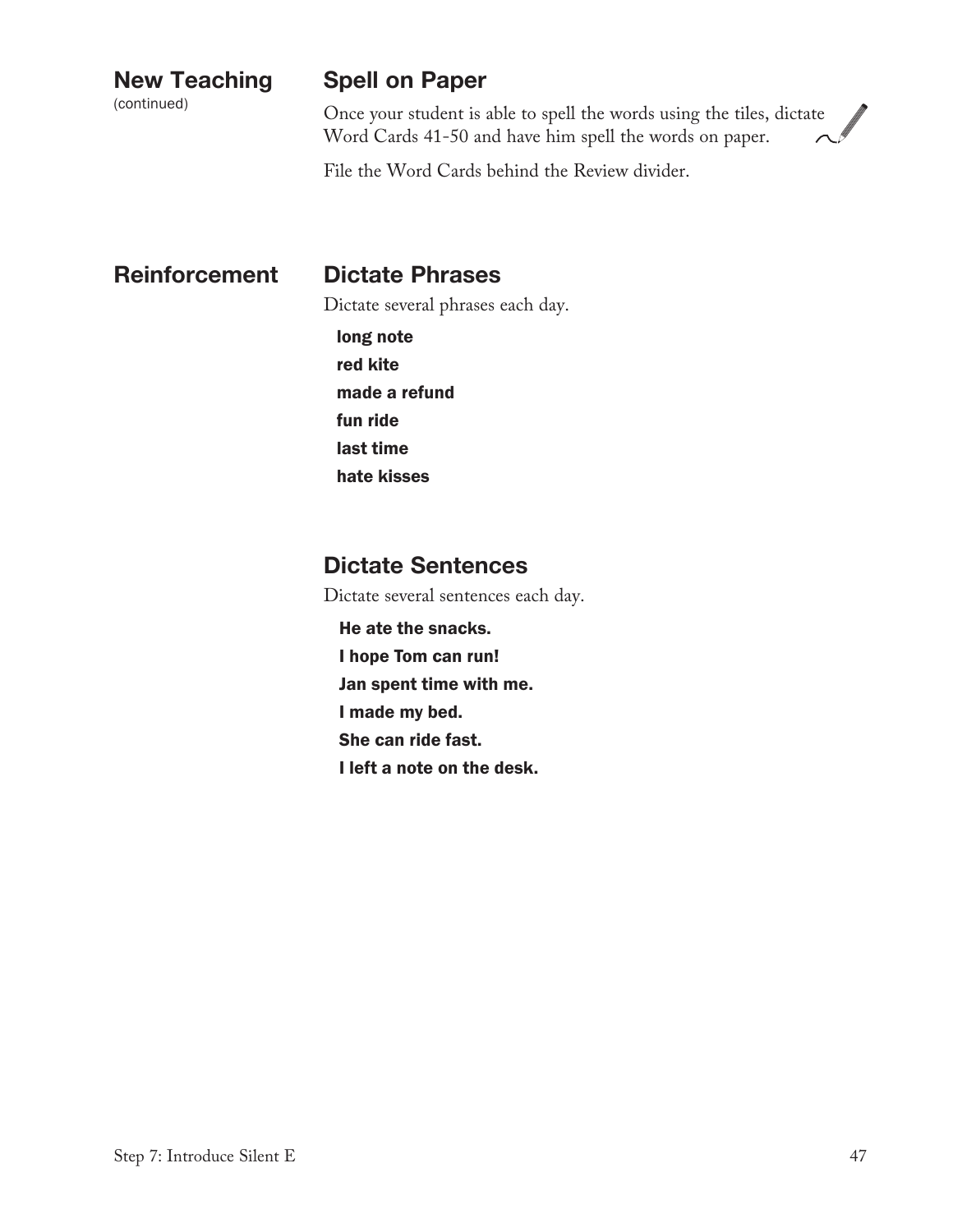| Step 14 – I or O Followed by Two Consonants                                                   |  |  |
|-----------------------------------------------------------------------------------------------|--|--|
| Your student will learn that the letters $\underline{i}$ or $\underline{o}$ , followed by two |  |  |
| consonants, can say their long sounds.                                                        |  |  |
|                                                                                               |  |  |
| You will need: Key Card 8, Word Cards 111-120                                                 |  |  |
|                                                                                               |  |  |

#### Review



Word Cards

**Word Bank for Vowel-Consonant-E** (Section 2) **Word Bank for EE**

#### Concept Review

"Point to the two letters that can spell the sound /j/." *Student points to the g and j tiles.*

"Point to the two letters that can spell the sound /z/." *Student points to the s and z tiles.*

"Point to two tiles that can spell the sound of /ē/." *Student points to the e and ee tiles.* Your student may also point to the i and y tiles. Even though we haven't used  $\underline{i}$  and  $\underline{y}$  to represent the sound of long  $\underline{e}$  yet, this is a correct answer.

"Point to two tiles that can spell the sound of / $\bar{i}$ /." *Student points to the <u>i</u> and y tiles.*

#### New Teaching Teach Key Card 8: **I** or O Followed by Two Consonants

Build the word *hand*.  $\boxed{\mathbf{h} \parallel \mathbf{a} \parallel \mathbf{n} \parallel \mathbf{d}}$ 

"What syllable type is this?" *Closed.*

"In a closed syllable, is the vowel usually long or short?" *Short.*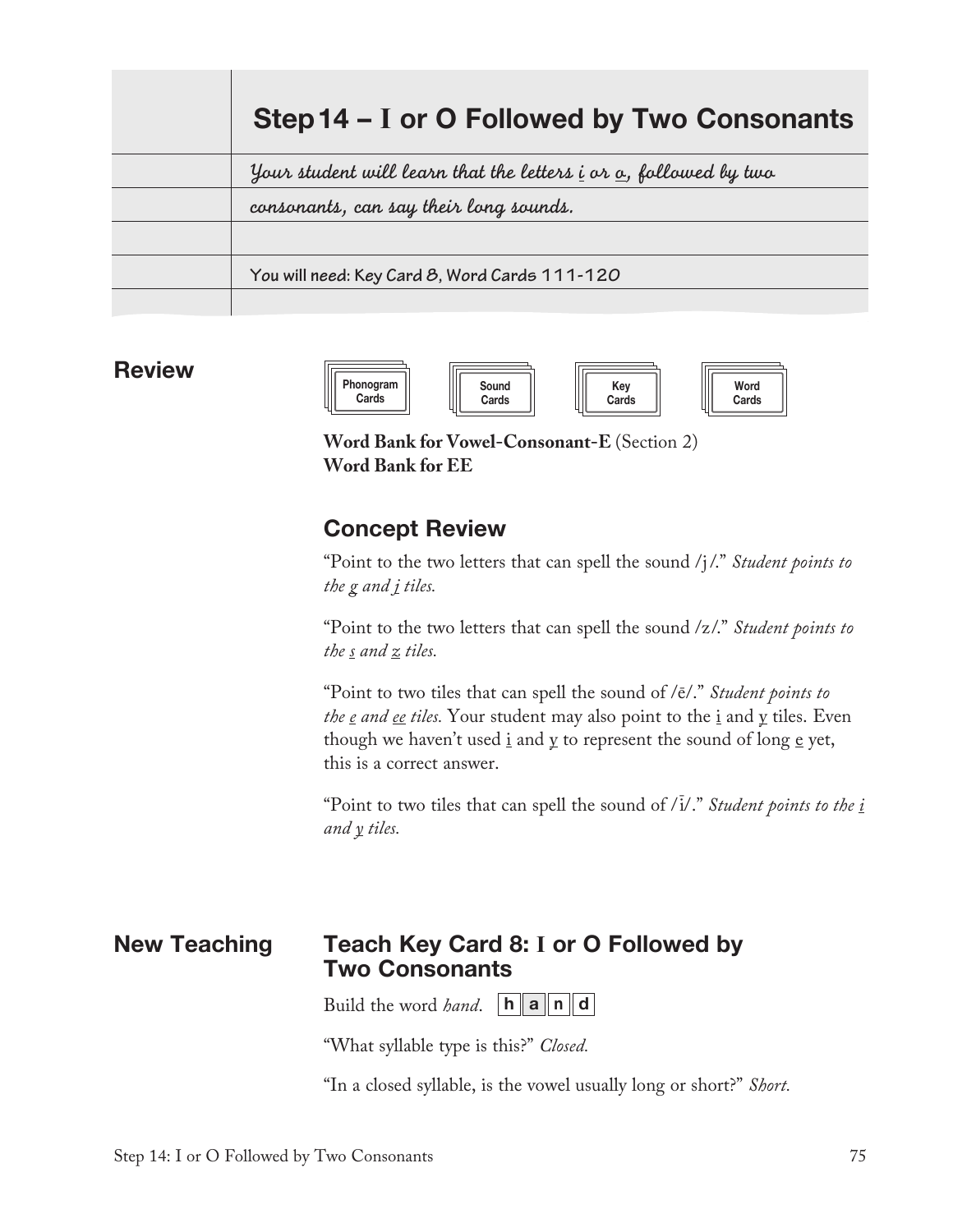(continued)

"Right. In most cases, the vowel is short in a closed syllable. What does this word say?" *Hand.*



"This is also a closed syllable, but in this case the  $i$  is long. What is this word?" *Find.*

"Good. In one-syllable words, if the letter i is followed by two consonants, the  $i$  is often long."

Leave the word *find* on the table. Next to it, build the word *gold*.



"The vowel in this word is also long. What does this word say?" *Gold.*

"Good. In one-syllable words, if the letter  $\Omega$  is followed by two consonants, the  $\Omega$  is often long."

"We call this the 'Find Gold' Rule for one-syllable words. The 'Find Gold' Rule says that when  $\underline{i}$  and  $\underline{o}$  are followed by two consonants, they often say their long sounds."

Read through Word Cards 111-120 with your student.

"Is the vowel in these words long or short?" *Long.*

"In each of these words, how many consonants follow the <u>i</u> or <u>o</u>?" Two *consonants.*

"Right. When  $\underline{i}$  and  $\underline{o}$  are followed by two consonants, they often say their long sounds. But not always! Let's look at some words where the i and  $\Omega$  are short, even though they are followed by two consonants."

Build the words *print* and *lost*.





the vowels  $\underline{i}$  and  $\underline{o}$  are most commonly long in one-syllable words ending in  $l$ - $d$ ,  $n$ - $d$ , and  $\underline{s}$ -t. In addition,  $\underline{o}$ is usually long before l-l and l-t.

ூ Tip!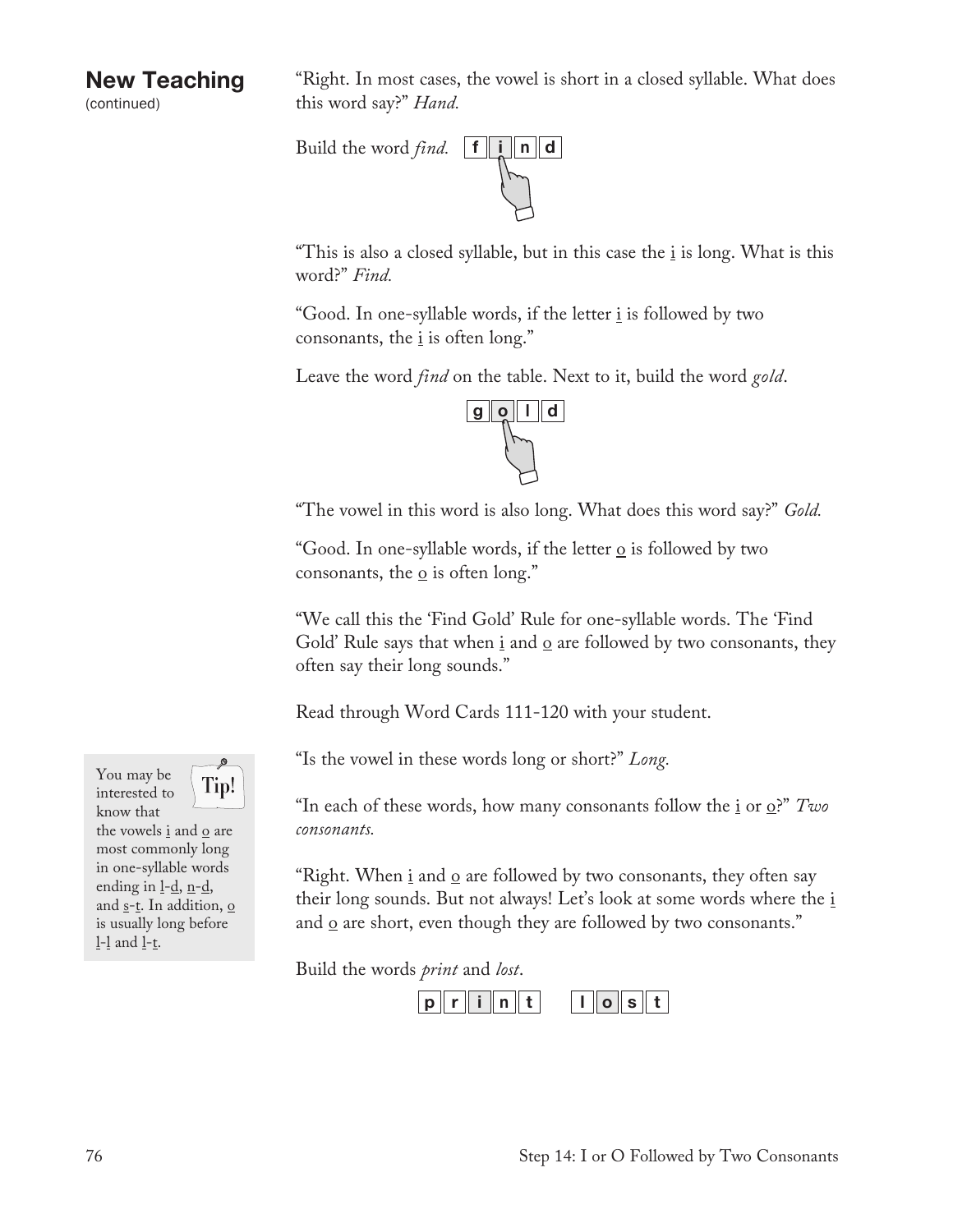(continued)

Read Key Card 8 with your student and then file it behind the Review divider.



#### Word Cards 111-120: Spell with Tiles

Dictate the words and have your student spell them with tiles. Follow the **Procedure for Spelling with Tiles**, illustrated in Appendix C.

| <b>111. cold</b>  |                           |
|-------------------|---------------------------|
| <b>112. kind</b>  |                           |
| <b>113. most</b>  |                           |
| <b>114. wild</b>  | We saw a wild boar.       |
| <b>115. both</b>  |                           |
| <b>116. child</b> |                           |
| <b>117. told</b>  | She told me a secret.     |
| <b>118. find</b>  | Did you find the rainbow? |
| <b>119. mold</b>  |                           |
| <b>120. blind</b> |                           |

#### Spell on Paper

Once your student is able to spell the words using the tiles, dictate Word Cards 111-120 and have him spell the words on paper.

File the Word Cards behind the Review divider.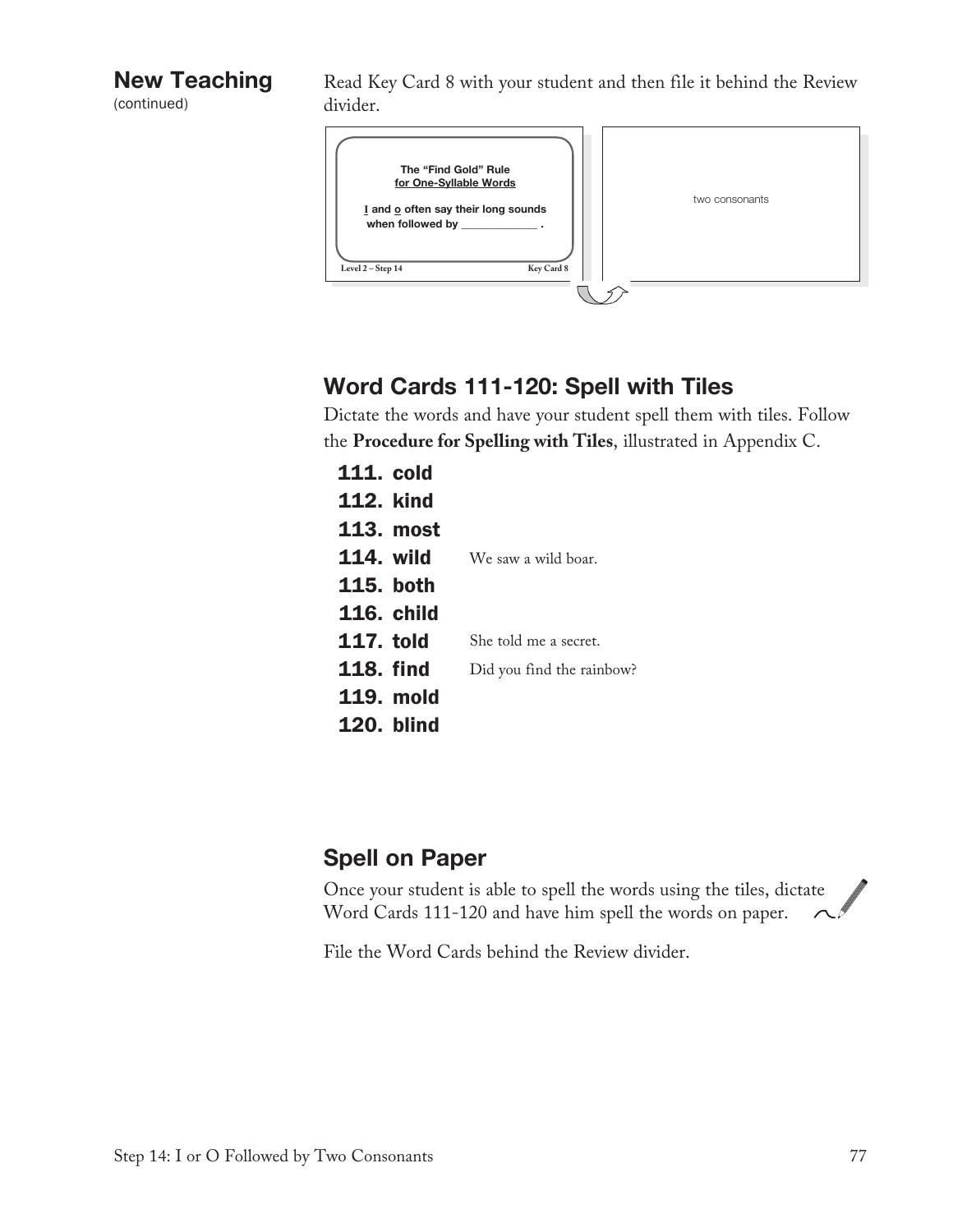#### Reinforcement

#### More Words

The following words reinforce the concepts taught in Step 14. Have your student spell them for additional practice.

| behind  | billfold                   | <b>bold</b> (bold color) | colt                  |
|---------|----------------------------|--------------------------|-----------------------|
| compost | <b>fold</b> (fold clothes) | gold                     | grind                 |
| hold    | mild                       | <b>mind</b> (in my mind) | old                   |
| post    | <b>roll</b> (roll around)  | sold                     | <b>wind</b> (wind up) |

#### Dictate Phrases

Dictate several phrases each day.

the cold frost kind man compost pile a gold mine sold a van old gate

#### Dictate Sentences

Dictate several sentences each day. Land on both feet. The colt is by his mom. Fold the napkins. My billfold got wet in the lake. The cold pilgrim made a fire. Hold the child.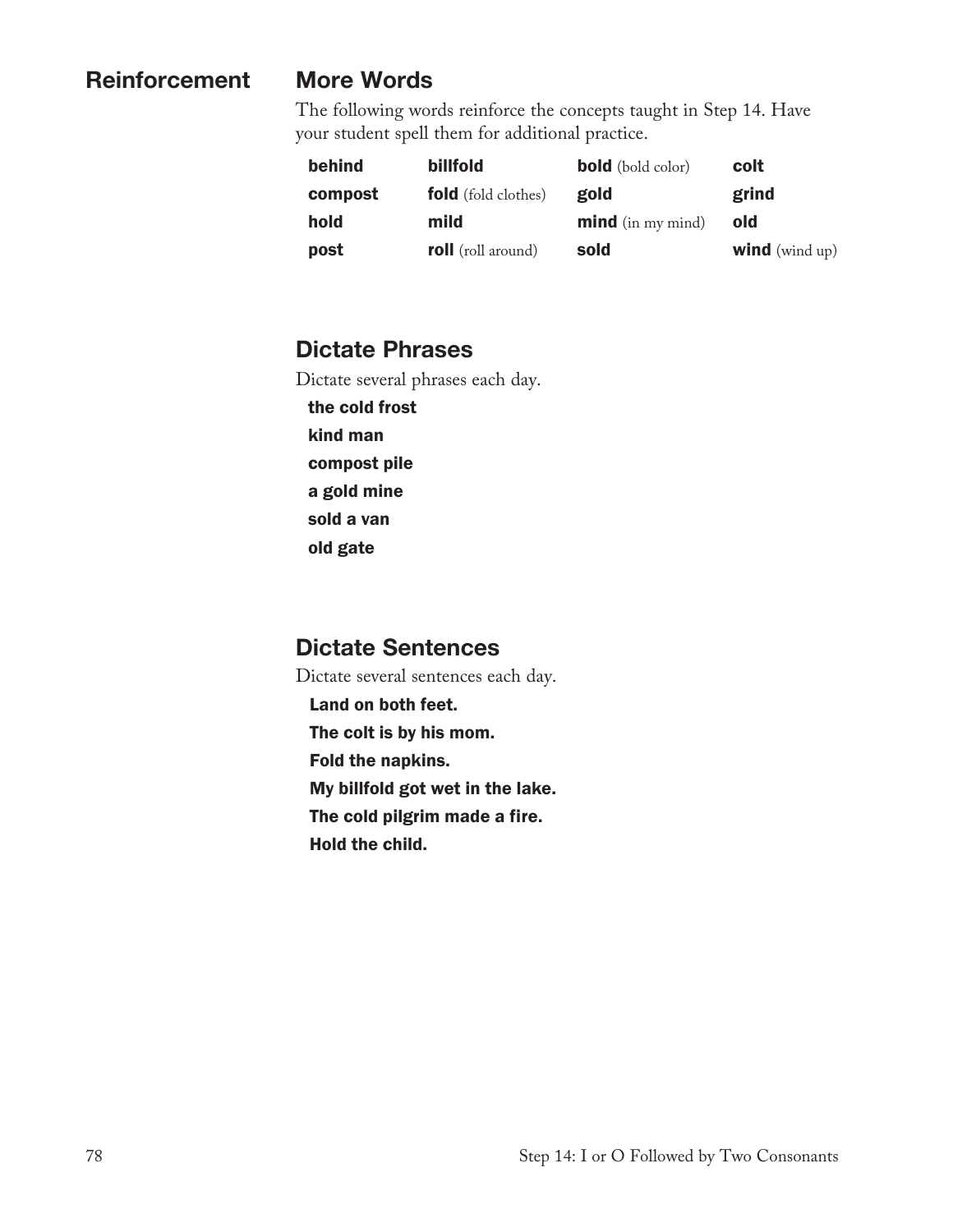| Step 25 – Vowel Teams OW and OU                                      |  |  |
|----------------------------------------------------------------------|--|--|
| This lesson will teach how to spell words with the sound of $ ow $ . |  |  |
|                                                                      |  |  |
|                                                                      |  |  |
| You will need: blank red tile, Word Cards 221-230                    |  |  |
|                                                                      |  |  |

#### **Review**



### Concept Review

"What are the long vowel sounds?" *Student replies /ā/-/ē/-/ī/-/ō/-/ū/*.

"You have learned the four ways to make a long vowel sound." Review the following information with your student, either by showing him this chart or by building the example words.

|                         | A vowel can be long in an open syllable.<br>v∥e∥n∥t<br>е<br>р                  |
|-------------------------|--------------------------------------------------------------------------------|
| $\mathbf{2}$            | A vowel can be long in a Vowel-Consonant-E syllable.                           |
|                         |                                                                                |
| 3                       | Letters $\underline{i}$ and $\underline{o}$ can be long before two consonants. |
|                         | d                                                                              |
|                         | d                                                                              |
| $\overline{\mathbf{4}}$ | A long vowel sound can be made using a vowel team.                             |
|                         |                                                                                |

"You will be learning more vowel teams that make long vowel sounds in the next level."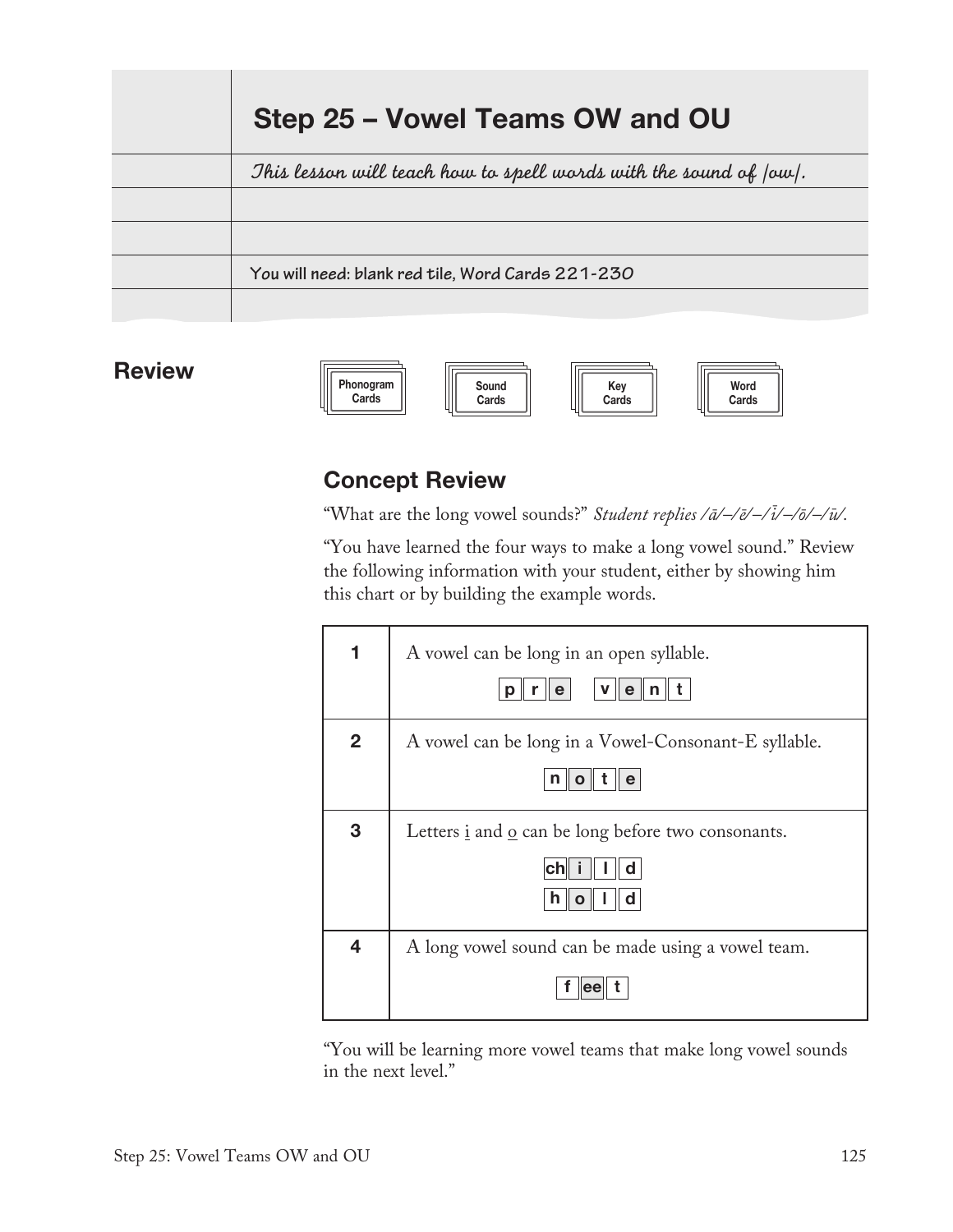#### New Teaching Teach a Generalization about OW and OU

"Today we will spell words that have the sound of /ow/. Repeat these words after me, and listen for the /ow/ sound: *cow, sound, town.*" *Student repeats words.*

"Pull down the two tiles that can say /ow/." *Student pulls down ow and ou.*

Build the word *plow*, putting a blank red tile in place of the <u>ow</u> tile. "I want to spell the word *plow*."



"The /ow/ sound is at the **end** of the word. Which of these two tiles will I use to spell the /ow/ sound?" *Ow.*

"Why can't I use the ou tile?" *Because English words don't end in u.* 

"Good. So at the end of a word, we use <u>ow</u>."

"Spell the word *cow*." *Student spells with the tiles.*

"Why did you choose <u>ow</u>?" *Because we use ow at the end of a word.* (Or, *English words don't end in u.)*

Build the words *round* and *down*. **r** ou n d



"In the **middle** of a word, sometimes we use ou and sometimes we use ow."

The sound of /ow/ can also be spelled ough, but only in a few words such as *plough, bough,* and *sough*. This spelling will be taught in a later level.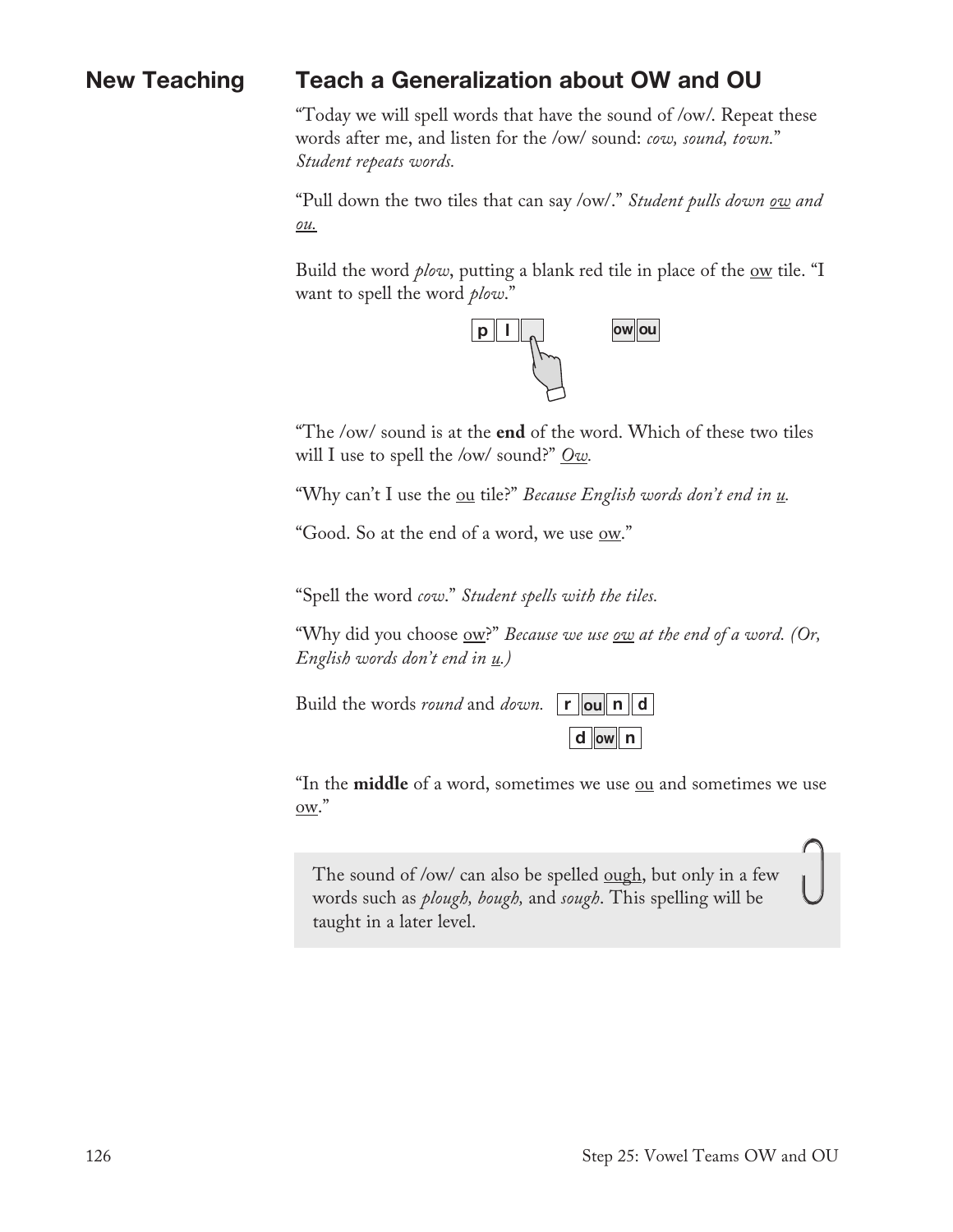#### Label Syllable Types

(continued)

### Build the word *found*.



" $\Omega$ u is a vowel team, so this is a vowel team syllable. Label the syllable."

| <b>Vowel Team</b> |  |  |
|-------------------|--|--|
|                   |  |  |

Build the word *outside*. Have your student divide the word into syllables and label each syllable with the proper tag.

| <b>Vowel Team</b> |   |
|-------------------|---|
|                   | e |

### Word Cards 221-230: Spell with Tiles

Dictate the words and have your student spell them with tiles. Follow the **Procedure for Spelling with Tiles**, illustrated in Appendix C.

221. brown 222. cow 223. round 224. our 225. how 226. flower Lilacs are my favorite flower. 227. owl 228. found 229. now 230. down Our cat had kittens.

When the sound /ow/ occurs at the **end** of a word, the choice is easy: use <u>ow</u>.

When the sound /ow/ occurs at the **beginning** or **middle** of a word, it gets a little trickier. Your student will need to practice the words on the spelling list in order to remember whether to use ou or ow in these words.

Within a word, /ow/ is most frequently spelled  $ou$ . But it is</u> interesting to note that before  $\underline{n}$ ,  $\underline{l}$ ,  $\underline{el}$ , and  $\underline{er}$ , we often use <u>ow</u>.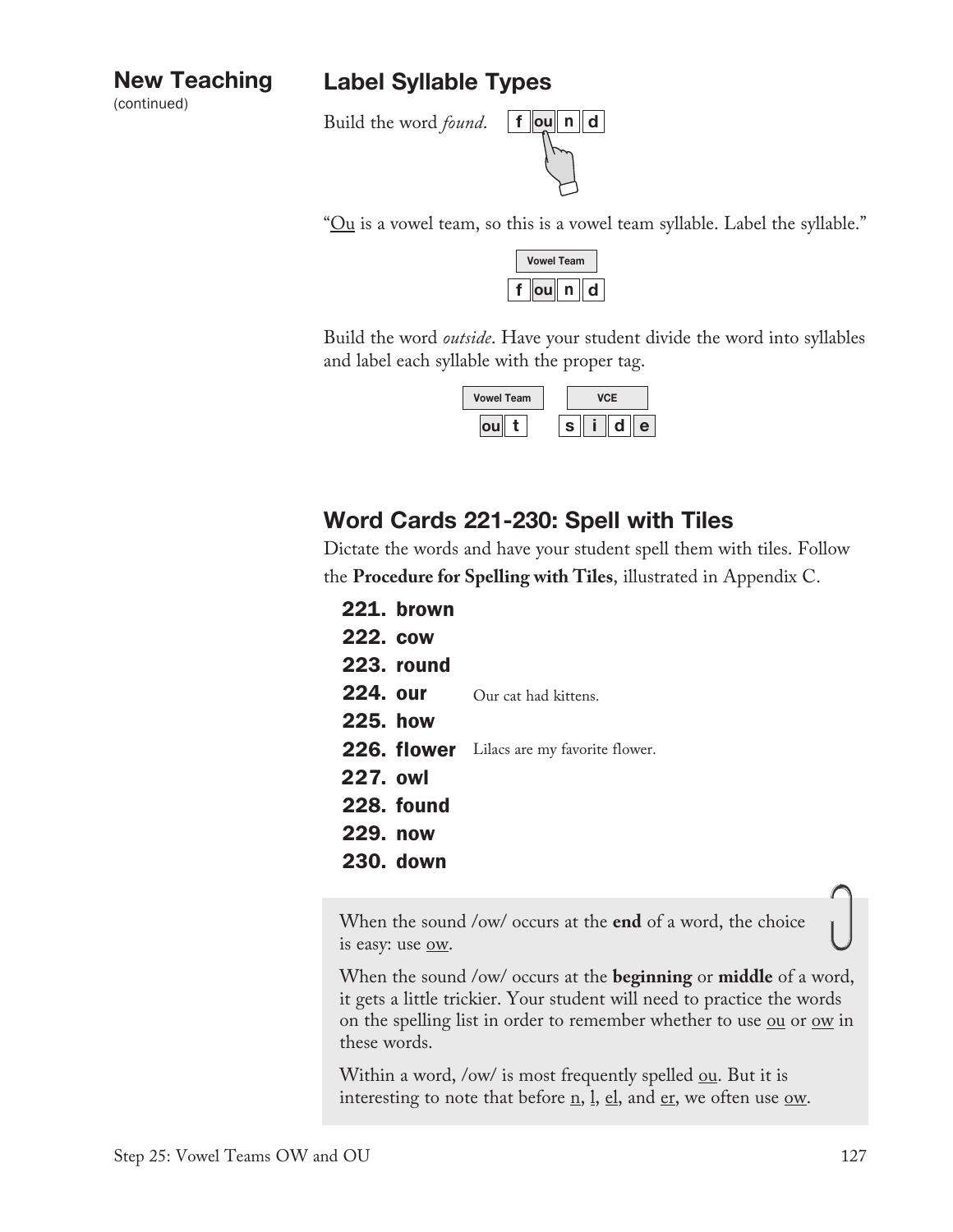(continued)

#### Spell on Paper

Once your student is able to spell the words using the tiles, dictate Word Cards 221-230 and have him spell the words on paper.

File the Word Cards behind the Review divider.

#### Reinforcement More Words

The following words reinforce the concepts taught in Step 25. Have your student spell them for additional practice.

| clown | count   | crown   | loud  |
|-------|---------|---------|-------|
| mouth | out     | outside | south |
| town  | without |         |       |

#### Dictate Phrases

Dictate several phrases each day.

south end of town brown cow found a coin pink flower how much round ball

#### Dictate Sentences

Dictate several sentences each day.

- Her child found a red flower.
- It was down in the dark cave.
- How old is your dog?
- Will you go now?
- The loud truck went into town.
- You let the fire go out.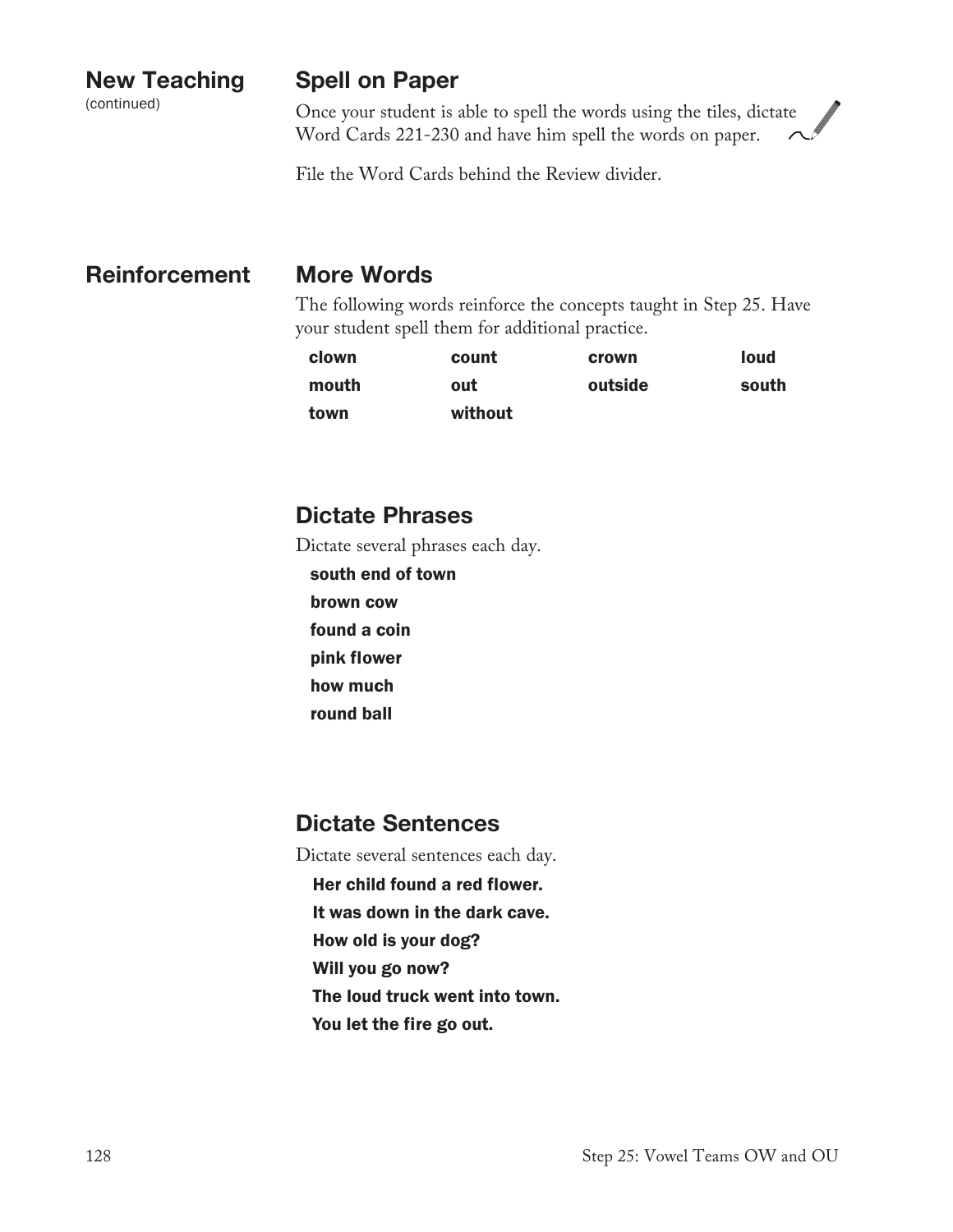#### Celebrate! Present Your Student with the Certificate of Achievement